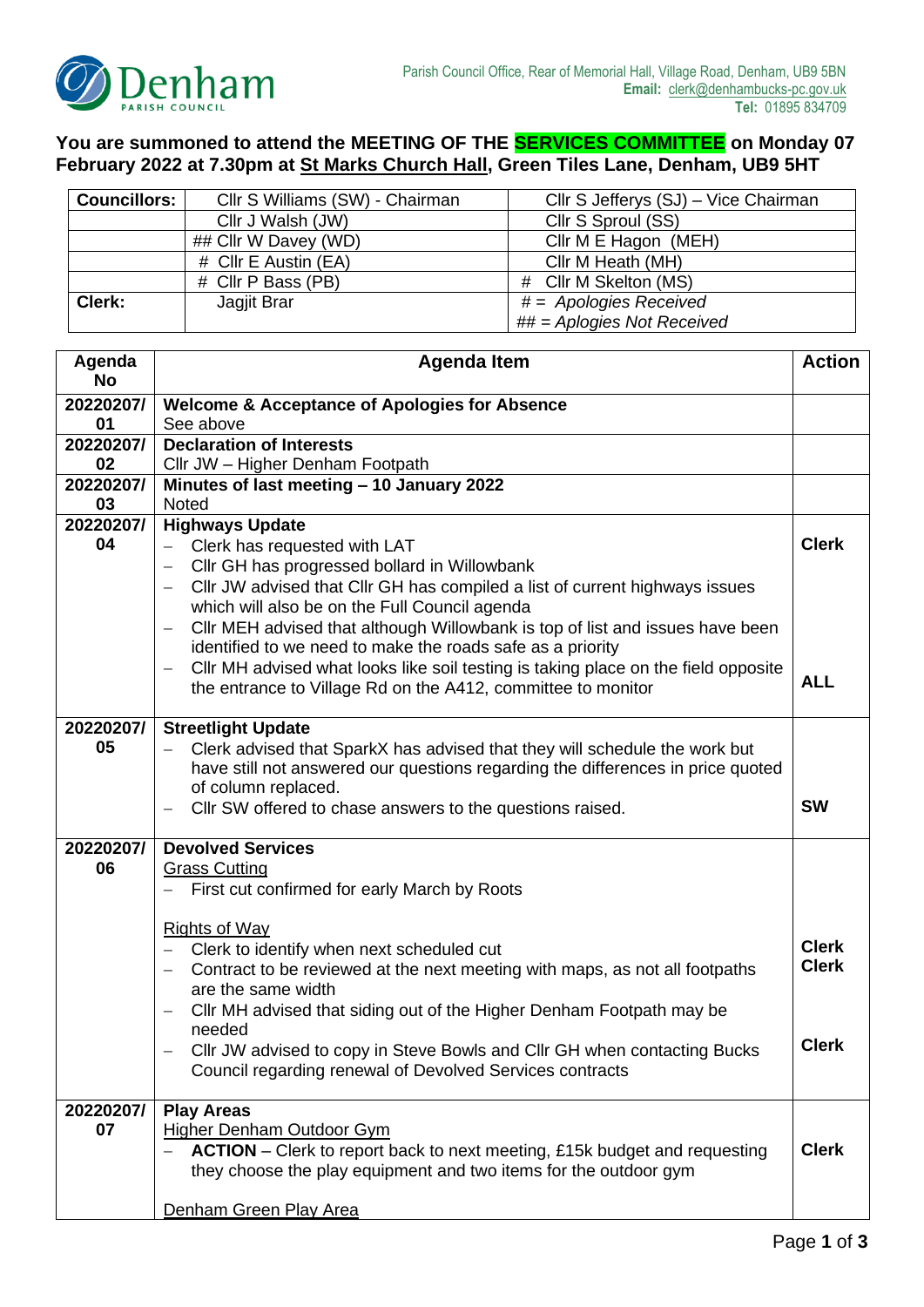

|           | Cllr SJ advised that residents have advised that Denham Green Play Area is<br>need of updating. Committee all AGREED to upgrade the Play Area next<br>financial year. Clerk to report back with proposal<br>ACTION - Sign to be put up in Play Area to request input from residents as to<br>what they would like to see.<br><b>Alderbourne Play Area</b> |                |
|-----------|-----------------------------------------------------------------------------------------------------------------------------------------------------------------------------------------------------------------------------------------------------------------------------------------------------------------------------------------------------------|----------------|
|           | Clerk advised that the damaged swing in Alderbourne can be repaired with<br>$\qquad \qquad -$<br>new chains rather than complete swing, it was AGREED to order new chains<br>rather than a complete swing $-$ ACTION $-$ Clerk to order, handyman to fit                                                                                                  |                |
|           |                                                                                                                                                                                                                                                                                                                                                           | <b>Clerk</b>   |
| 20220207/ | <b>Higher Denham Footpath</b>                                                                                                                                                                                                                                                                                                                             |                |
| 08        | Funding of £8,284 approved from Community Board, match funding now<br>required.                                                                                                                                                                                                                                                                           |                |
|           | Cllr JW updated that the new staggered gates will be installed in March once<br>$\qquad \qquad -$<br>the RoW team have completed hedge works                                                                                                                                                                                                              |                |
| 20220207/ | <b>Denham Allotments</b>                                                                                                                                                                                                                                                                                                                                  |                |
| 09        | CIIr SW presented the report regarding recent issues regarding feeding of<br>pigeons that are kept on site. The DAUA will be contacting the Allotments<br>Association for advice and guidance.                                                                                                                                                            |                |
|           | Cllr JW suggested that the Chairman should have access to the plot in case of<br>$\qquad \qquad -$<br>emergencies or for inspections                                                                                                                                                                                                                      |                |
|           | The Committee reviewed the updated Allotment Rules and suggested                                                                                                                                                                                                                                                                                          |                |
|           | amendments to clause 11.2, to add 'in accordance with Gov.uk and DEFRA<br>guidelines and registration requirements.' Clause 11.5 to be added to include<br>that 'all poultry/birds kept on site are subject to annual inspection by the DPC<br>and DAUA to ensure safety standards are being met                                                          | <b>Clerk</b>   |
| 20220207/ | Martin-Baker Sports Ground Update - Cllr SW/Cllr MH                                                                                                                                                                                                                                                                                                       |                |
| 10        | Quote for approval mole treatment JG Pest Control £350+VAT - AGREED                                                                                                                                                                                                                                                                                       | <b>Clerk</b>   |
|           | CIIr MH advised that the cabin company are still addressing snags which may<br>take another 4-6 weeks. Martin-Baker are very keen to handover as soon as<br>possible                                                                                                                                                                                      |                |
| 20220207/ | <b>Village Green Ground Works</b>                                                                                                                                                                                                                                                                                                                         |                |
| 11        | Clerk advised that the Village Green needs treatment. The Committee<br>AGREED for the Clerk to get quotes to progress for works from Turfcare,<br>Roots and Forward Trust.                                                                                                                                                                                | <b>D.Clerk</b> |
|           |                                                                                                                                                                                                                                                                                                                                                           |                |
| 20220207/ | <b>Wildflower Verge</b>                                                                                                                                                                                                                                                                                                                                   |                |
| 12        | Timeline attached – Quote for 2022 of £575 + VAT – $AGREED$                                                                                                                                                                                                                                                                                               | <b>Clerk</b>   |
|           | <b>ACTION</b> – Clerk to request that Forward Trust to also purchase the shorter<br>height seed                                                                                                                                                                                                                                                           | <b>Clerk</b>   |
| 20220207/ | <b>Tree Works</b>                                                                                                                                                                                                                                                                                                                                         |                |
| 13        | Awaiting quote for A412 Denham Avenue                                                                                                                                                                                                                                                                                                                     |                |
|           | <b>ACTION</b> - Clerk to request a further quote for hedge and tree maintenance                                                                                                                                                                                                                                                                           | <b>Clerk</b>   |
|           | from Denham film studios to flats                                                                                                                                                                                                                                                                                                                         |                |
|           | ACTION - Clerk to arrange a quote for tree works on A4020 New Denham<br>between Big Yellow Storage and carpet shop                                                                                                                                                                                                                                        | <b>Clerk</b>   |
|           |                                                                                                                                                                                                                                                                                                                                                           |                |